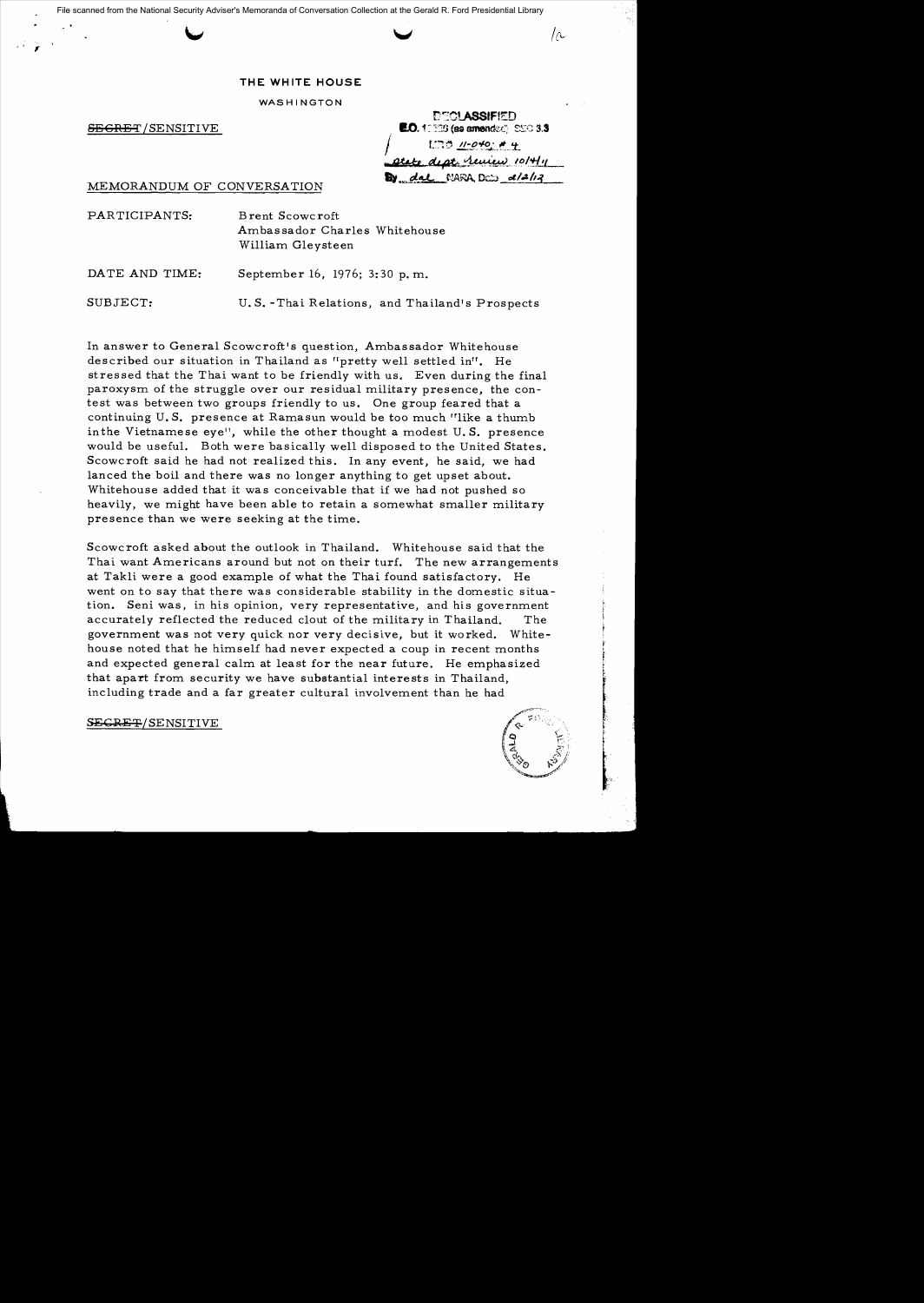## SECRET/SENSITIVE 2

,

imagined before arrival on post. There were enormous numbers of American trained individuals with a substantial stake in the U. S.

Whitehouse mentioned that although he had expected a significant increase in Vietnam's subversive involvement in Northeast Thailand, he had been unable to find evidence of a significant expansion of the Vietnamese role. He agreed with Scowcroft that there might be some increase in small arms and ammunition deliveries but the insurgent requirements for these items were very small. In the south the insurgent situation was more serious, involving more violence and potential for trouble.

Scowcroft asked how the Thai perceived their security situation. Intellectually, Whitehouse replied, they could sound just like Sir Robert Thompson, yet their anti-insurgency operations lacked any zip. Their real concern was that some day the Vietnamese dead-end kids were going to come across the border. This prompted the Thai military to make some fairly expensive purchases, such as F-SE's. Once they did so, however, they more or less sat back from active concern. The net effect was hardly helpful in countering insurgency. The Thai were a fun-loving, indolent, and slack society.

Whitehouse responded to Scowcroft's question about the adequacy of our programs with a comment that economic assistance was properly a thing of the past but that in the case of military assistance there was still some need for help. Psychologically, the Thai felt we should be aiding them since this was the moment of their peril; i. e., we were no longer in Thailand providing a shield. Given the prospect that the current Thai authorities, while not being able to hold on forever, could at least put off the evil day for a substantial period, Whitehouse suggested that we try to help in limited ways such as more generous terms for the sale of the AlT.

Noting Whitehouse's long-term assessment, Gleysteen asked how the demise of the current structure might occur. Whitehouse suggested that one obvious possibility would be a Vietmmese style insurgency moving to large scale military and logistical operations. If that were to happen, the government would collapse because it was soft whereas the opposition was lean, tough, and dynamic. Scowcroft concluded that Whitehouse was basically pessimistic, and Whitehouse agreed he was gloomy about the long run. Nevertheless, he did not rule out hope for heading off a collapse, and certainly Thailand was not about to collapse like a domino.



SEGRET/SENSITIVE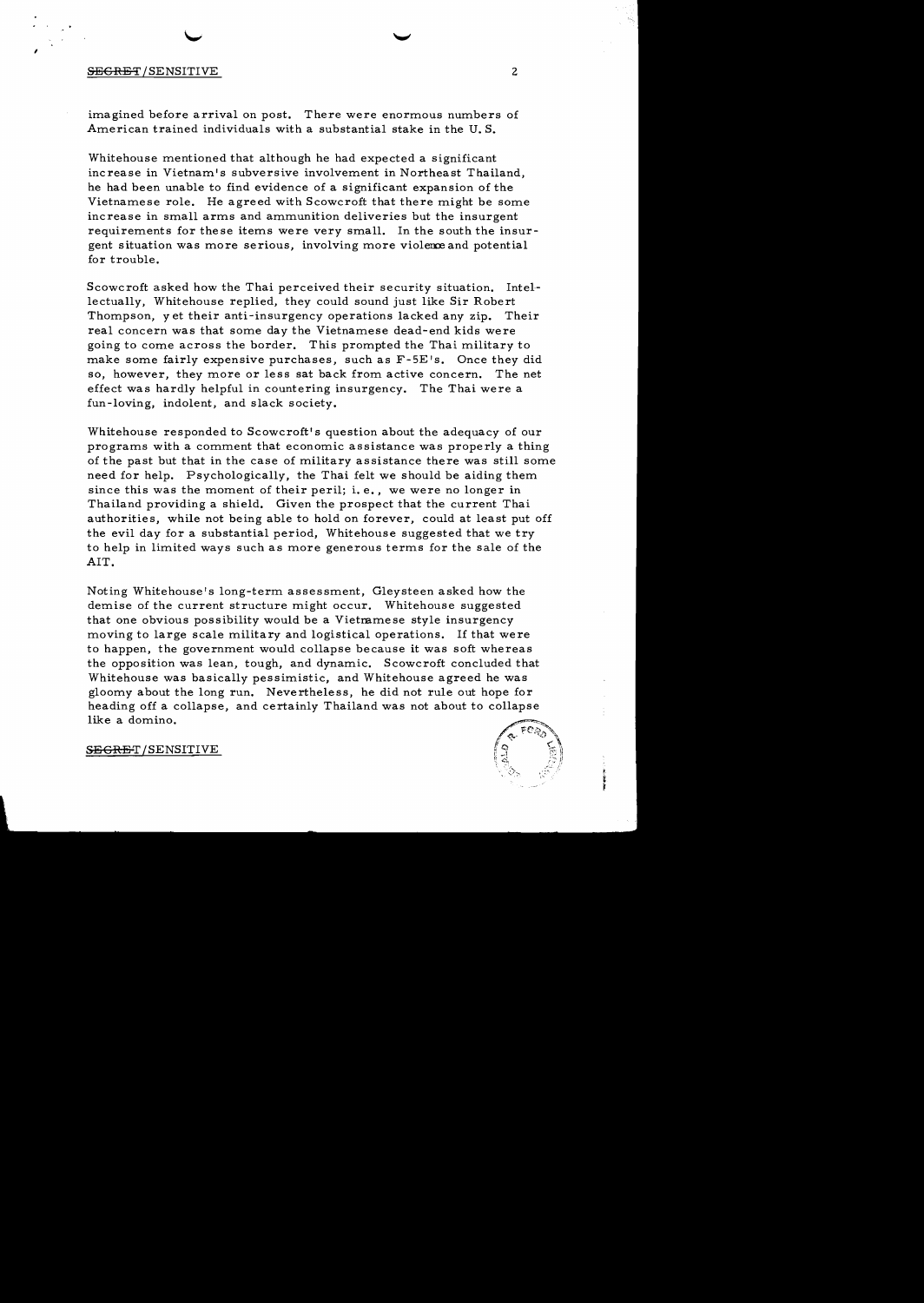## **SECRET** /SENSITIVE 3

, , ,

Scowcroft suggested Thailand's problems appeared primarily social and political rather than economic. Whitehouse agreed, citing Thailand's more than \$1. 4 billion foreign exchange as evidence of a reasonably good economic situation. Thailand's difficulties consisted of a social problem, a leadership problem, and an integrity problem. Scowcroft noted that changes of this kind were hard for any society. Whitehouse said hopefully that while this was so, there was a tough, bright, new generation in Bangkok coming along after the current generation of leaders. Men like Anan might be able to break the debilitating pattern of their elders.

Whitehouse described his current mission problem as a need to pull things together, get people into one building, cut ope rations down in size, and clear up lines of authority. Scowcroft asked if he were worried about the visibility of our presence, and when he said he was not, Scowcroft asked why he wanted a cutdown in the U. S. presence. Whitehouse said it was simply a question of management control.

Scowcroft summed up Whitehouse's views as conveying a picture that was "not bad, at least for the moment". Whitehouse said that was a fair characterization. The Thai saw Vietnam as the real threat and China as a rather benevolent power even if some Thai also recognized that this benevolence stemmed from China's self-interest. While Thai views of China were a bit naive, the Russians were nt making headway in Thailand. If a Russian were to jump up on the hood of Whitehouse's car, all the Thai would assume that the Soviet KGB had paid him to do it.



<del>SECRET</del>/SENSITIVE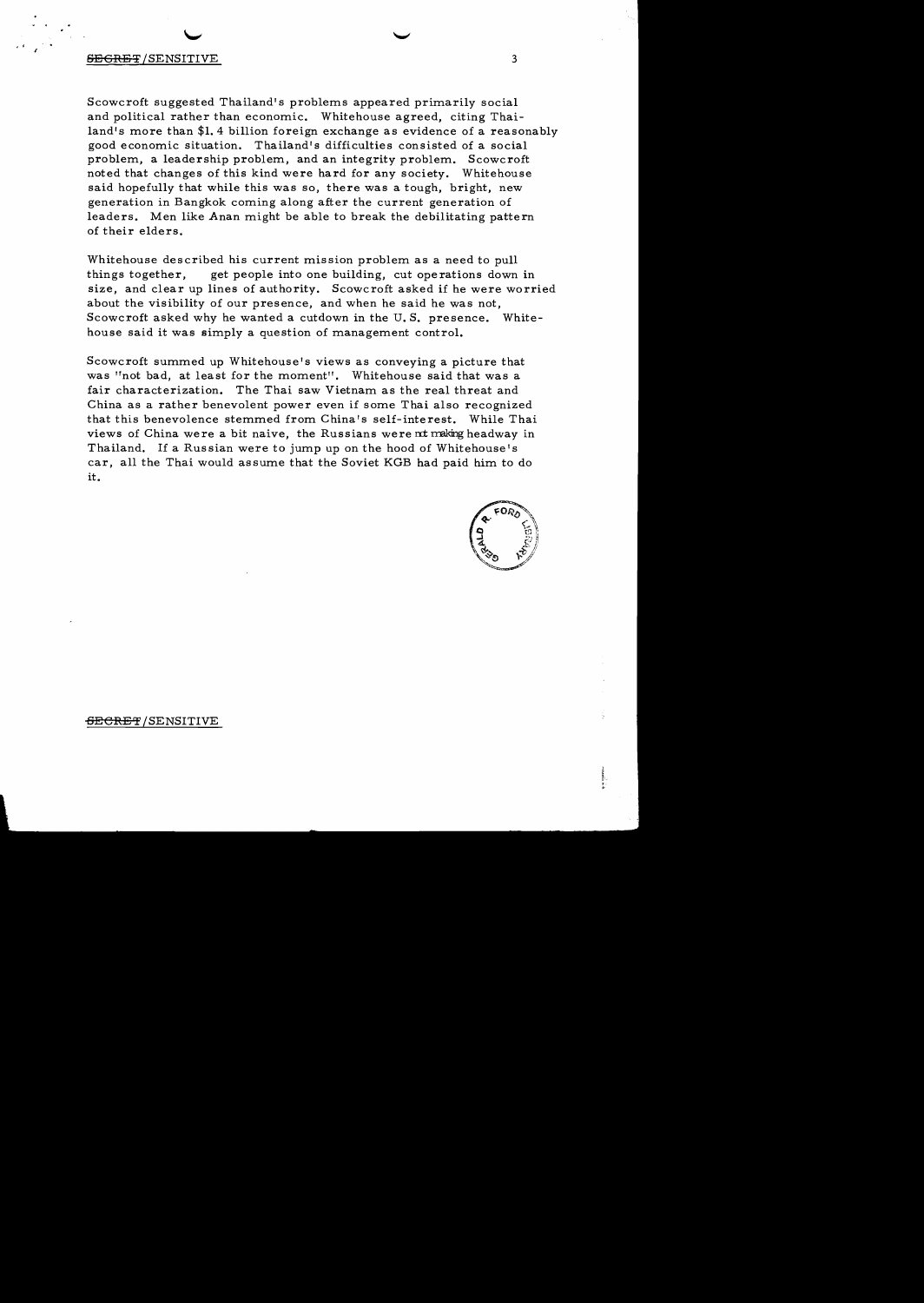MEMORANDUM

## NATIONAL SECURITY COUNCIL

SECRET/SENSITIVE ACTION

September 21, 1976

5252

, *If)* 

변

MEMORANDUM FOR: BRENT SCOWCROFT

FROM: WILLIAM GLEYSTEEN  $\mathcal{Y}$ 

SUBJECT: Memorandum of Your Conversation with Ambassador Whitehouse of Thailand

Attached at Tab A is a memorandum of your conversation with Ambassador Charles Whitehouse on September 16 at 3:30 p. m.

RECOMMENDATION:

That you approve the memograndum of conversation at Tab A.

| <b>DISAPPROVE</b><br>APPROVE |  |
|------------------------------|--|
|------------------------------|--|

|                  | 计可控制定语语句 化石 化四十四甲酮                                                            |                                |
|------------------|-------------------------------------------------------------------------------|--------------------------------|
|                  | ් පුද <sub>ු</sub> ද යුද <b>ු</b> පුද්ගල බලා ද පැතිවේ?<br><b>DECLASSIFIED</b> | $\pi_{\text{tr}}$<br>誤し<br>-26 |
| SECRET/SENSITIVE | E.O. 12958, Sec. 3.5                                                          | A.<br>ار سیا                   |
|                  | NSC Memo, 11/24/98, State Dept. Guidelines<br>NARA, Date 121/200<br>By Le     |                                |